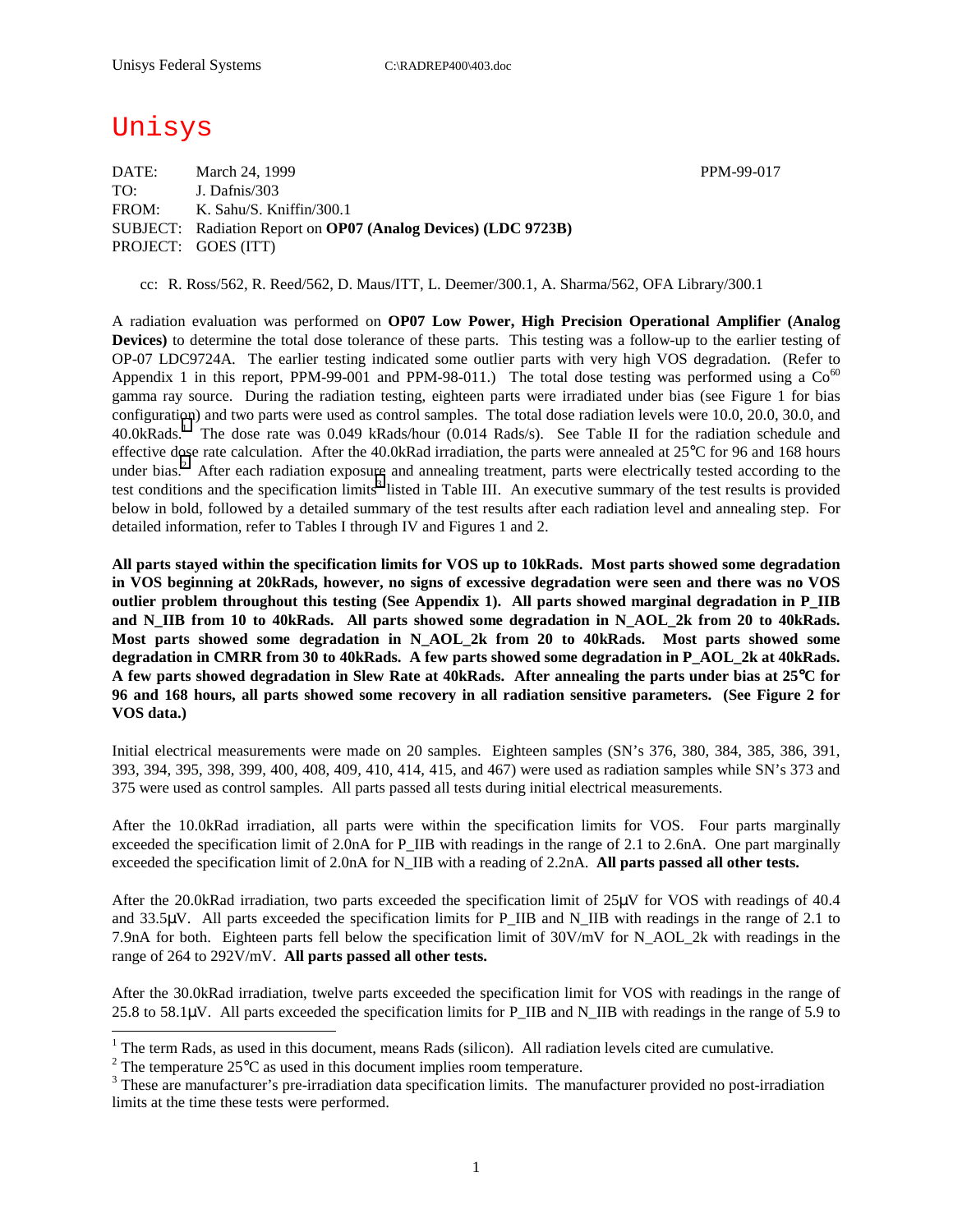12.0nA for both. Sixteen parts fell below the specification limit of 110dB for CMRR with readings in the range of 106 to 109dB. All parts fell below the specification limit for N\_AOL\_2k with readings in the range of 227 to 282V/mV. **All parts passed all other tests.** 

After the 40.0kRad irradiation including 72 hours annealing at 25°C, all parts exceeded the specification limit for VOS with readings in the range of 30.3 to 396 $\mu$ V. All parts exceeded the specification limits for P\_IIB and N\_IIB with readings in the range of 8.5 to 15.3nA for both. Seventeen parts fell below the specification limit for CMRR with readings in the range of 59 to 109dB. Nine parts fell below the specification limit of 300V/mV for P\_AOL\_2k with readings in the range of 76 to 101V/mV. All parts fell below the specification limit for N\_AOL\_2k with readings in the range of 227 to 282V/mV. Seven parts fell below the specification limit of 0.100V/µs for Slew Rate with readings in the range of 0.059 to 0.068V/ $\mu$ s. **All parts passed all other tests.** 

After annealing the parts for 96 and 168 hours at 25°C, all parts showed some recovery in all radiation sensitive parameters.

Table IV provides a summary of the test results with the mean and standard deviation values for each parameter after each irradiation exposure and annealing step.

Any further details about this evaluation can be obtained upon request. If you have any questions, please call us at (301) 731-8954.

#### \_\_\_\_\_\_\_\_\_\_\_\_\_\_\_\_\_\_\_\_\_\_\_\_\_\_\_\_\_\_\_\_\_\_\_\_\_\_\_\_\_\_\_\_\_\_\_\_\_\_\_\_\_\_\_\_\_\_\_\_\_\_\_\_\_\_\_\_\_\_\_\_\_\_\_\_\_\_\_\_\_\_\_\_\_\_\_\_\_\_\_ ADVISORY ON THE USE OF THIS DOCUMENT

The information contained in this document has been developed solely for the purpose of providing general guidance to employees of the Goddard Space Flight Center (GSFC). This document may be distributed outside GSFC only as a courtesy to other government agencies and contractors. Any distribution of this document, or application or use of the information contained herein, is expressly conditional upon, and is subject to, the following understandings and limitations:

(a) The information was developed for general guidance only and is subject to change at any time;

(b) The information was developed under unique GSFC laboratory conditions which may differ substantially from outside conditions;

(c) GSFC does not warrant the accuracy of the information when applied or used under other than unique GSFC laboratory conditions;

(d) The information should not be construed as a representation of product performance by either GSFC or the manufacturer;

(e) Neither the United States government nor any person acting on behalf of the United States government assumes any liability resulting from the application or use of the information.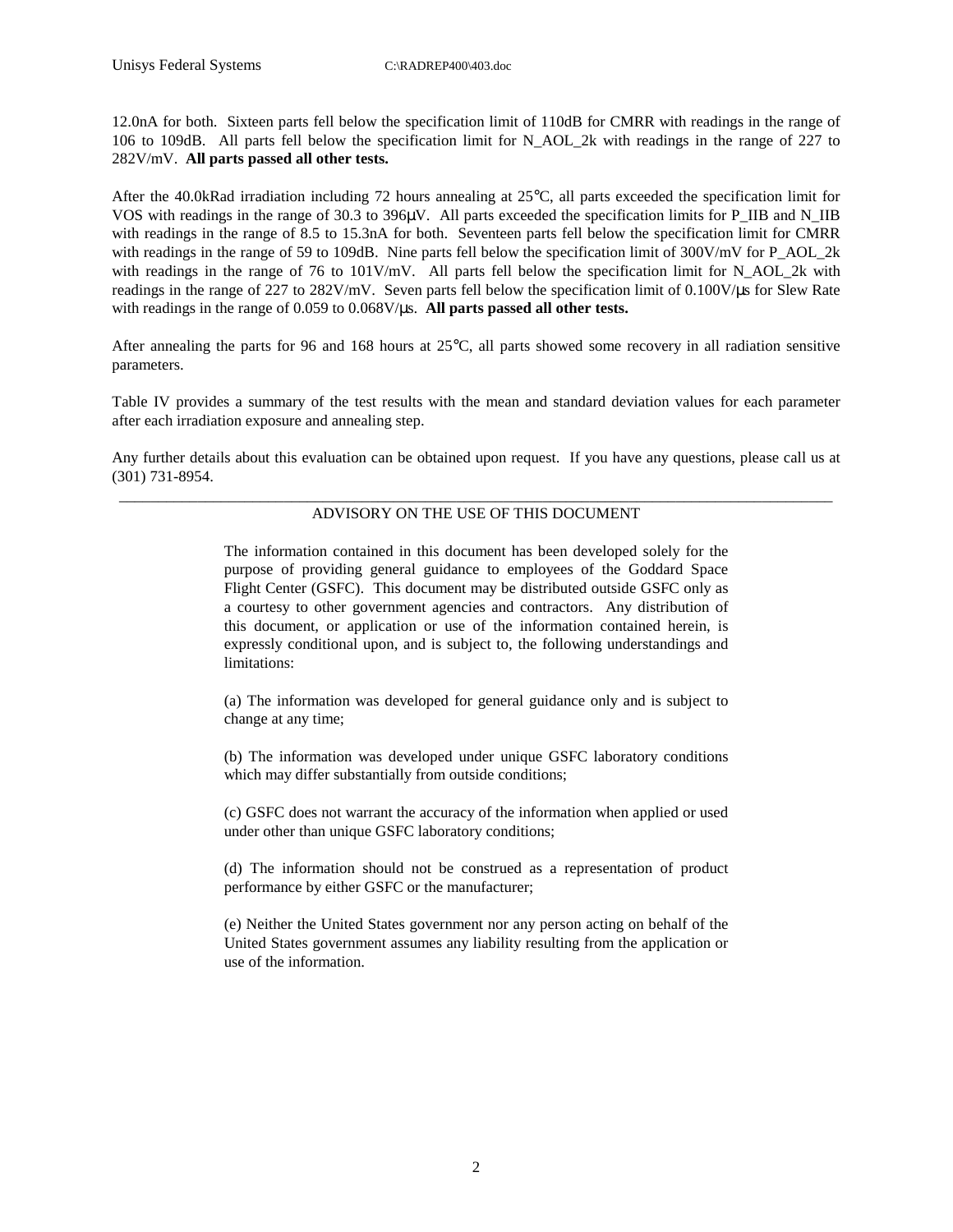Figure 1. Radiation Bias Circuit for OP07



Notes:

- 1.  $R_L = 402\Omega \pm 5\%, \frac{1}{2}W$ .
- 2.  $+IN = 3.0V$ ,  $V_+ = +15V$ ,  $V_- = -15V$ .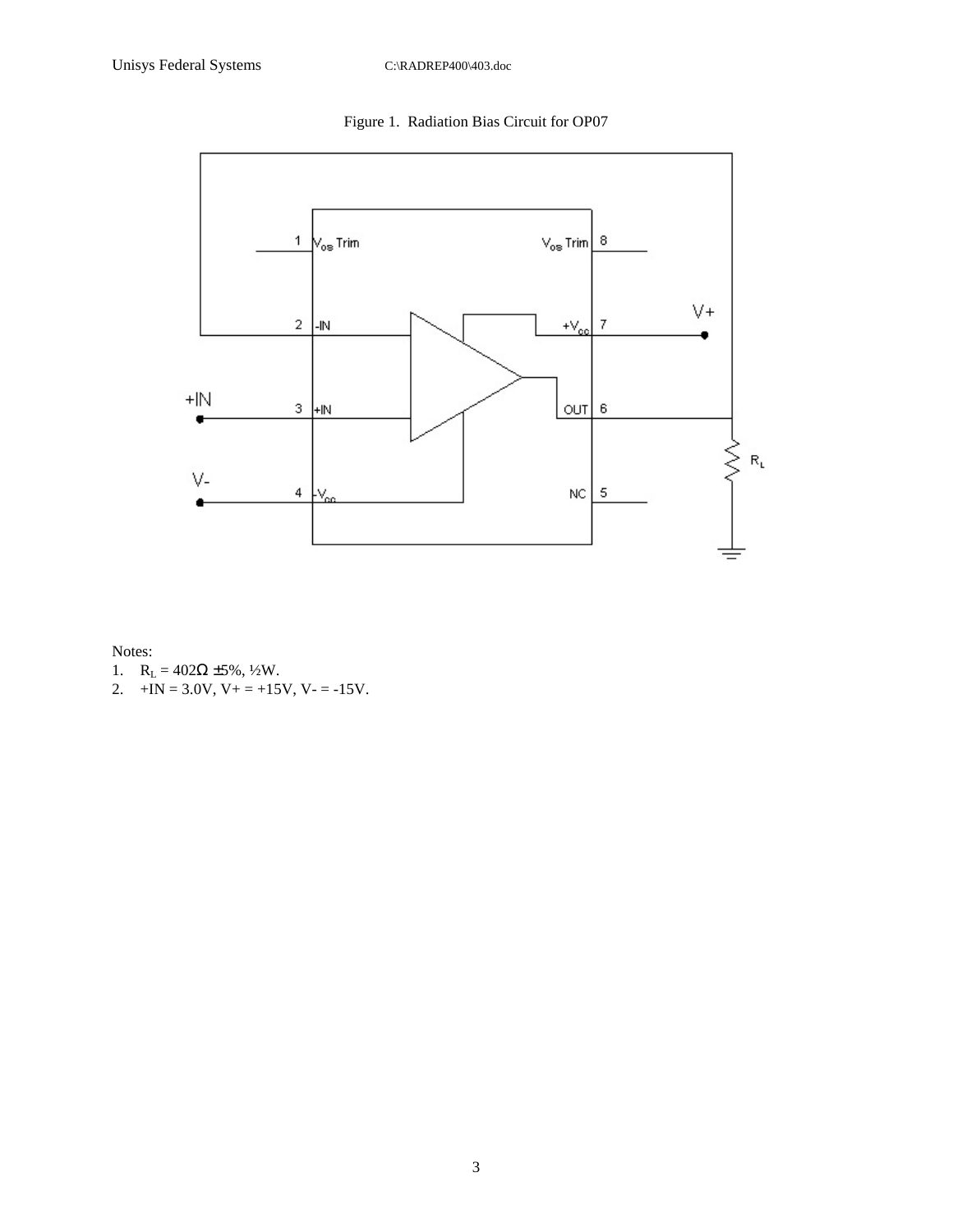| Generic Part Number:                 | OP07                                                                                          |  |  |  |  |  |  |
|--------------------------------------|-----------------------------------------------------------------------------------------------|--|--|--|--|--|--|
| <b>GOES ITT Part Number</b>          | OP07                                                                                          |  |  |  |  |  |  |
| Charge Number:                       | M90415                                                                                        |  |  |  |  |  |  |
| Manufacturer:                        | <b>Analog Devices</b>                                                                         |  |  |  |  |  |  |
| Lot Date Code (LDC):                 | 9723B                                                                                         |  |  |  |  |  |  |
| <b>Quantity Tested:</b>              | 20                                                                                            |  |  |  |  |  |  |
| Serial Number of Control Samples:    | 373, 375                                                                                      |  |  |  |  |  |  |
| Serial Numbers of Radiation Samples: | 376, 380, 384, 385, 386, 391, 393, 394, 395, 398,                                             |  |  |  |  |  |  |
| Part Function:                       | 399, 400, 408, 409, 410, 414, 415, and 467<br>Low Power, High Precision Operational Amplifier |  |  |  |  |  |  |
| Part Technology:                     | Bipolar                                                                                       |  |  |  |  |  |  |
| Package Style:                       | 8-Pin DIP                                                                                     |  |  |  |  |  |  |
| Test Equipment:                      | A540                                                                                          |  |  |  |  |  |  |
| Test Engineer:                       | S. Archer-Davies                                                                              |  |  |  |  |  |  |

## TABLE I. Part Information

• The manufacturer for this part guaranteed no radiation tolerance/hardness.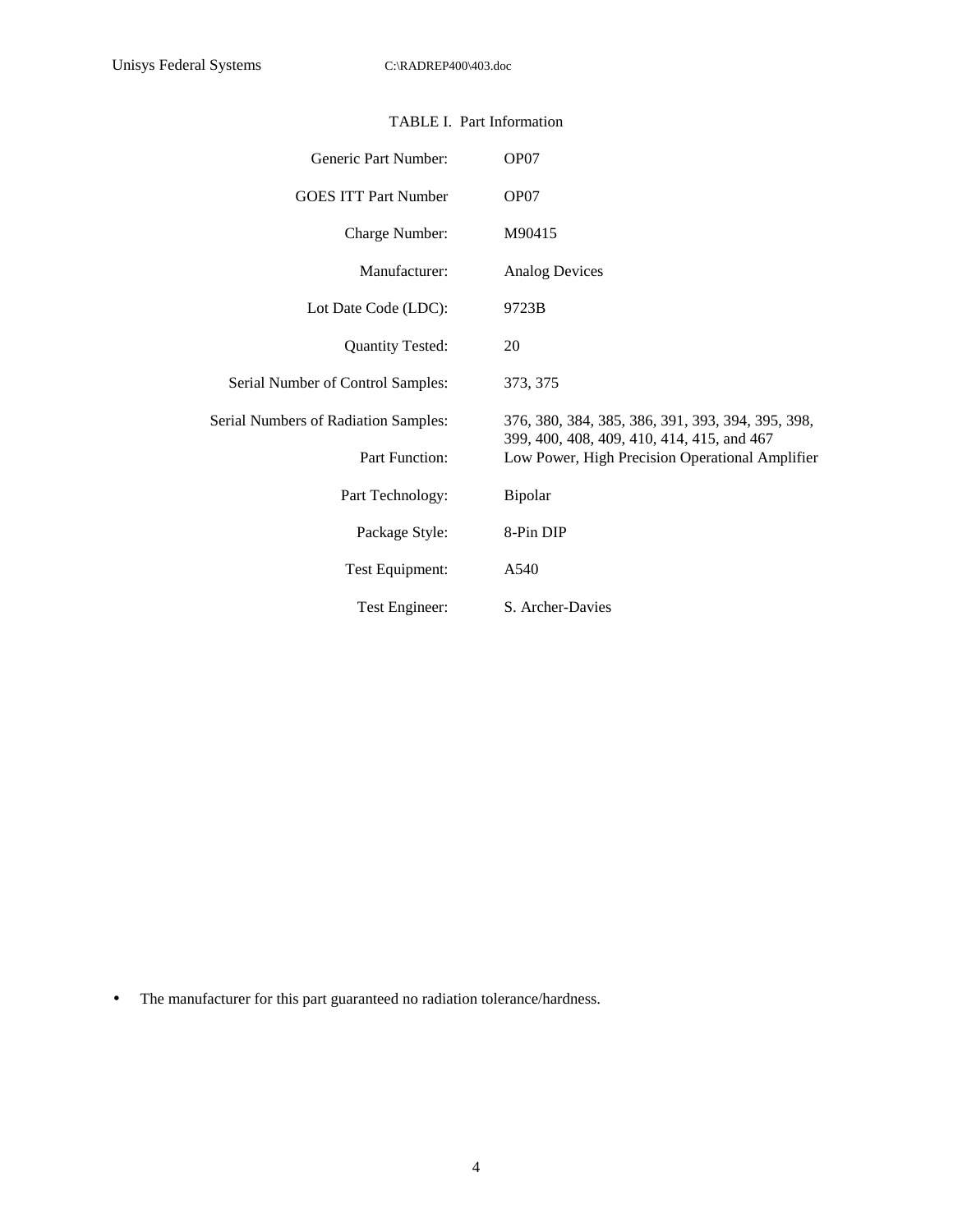| TABLE II. Radiation Schedule for OP07                                           |  |
|---------------------------------------------------------------------------------|--|
|                                                                                 |  |
|                                                                                 |  |
|                                                                                 |  |
|                                                                                 |  |
|                                                                                 |  |
| 5) 40.0 KRAD IRRADIATION (0.062 KRADS/HOUR) + 72 HOUR ANNEALING @25°C  03/05/99 |  |
|                                                                                 |  |
|                                                                                 |  |
| Effective Dose Rate = $40,000$ RADS/30 DAYS=55.6 RADS/HOUR= $0.014$ RADS/SEC    |  |

PARTS WERE IRRADIATED AND ANNEALED UNDER BIAS, SEE FIGURE 1.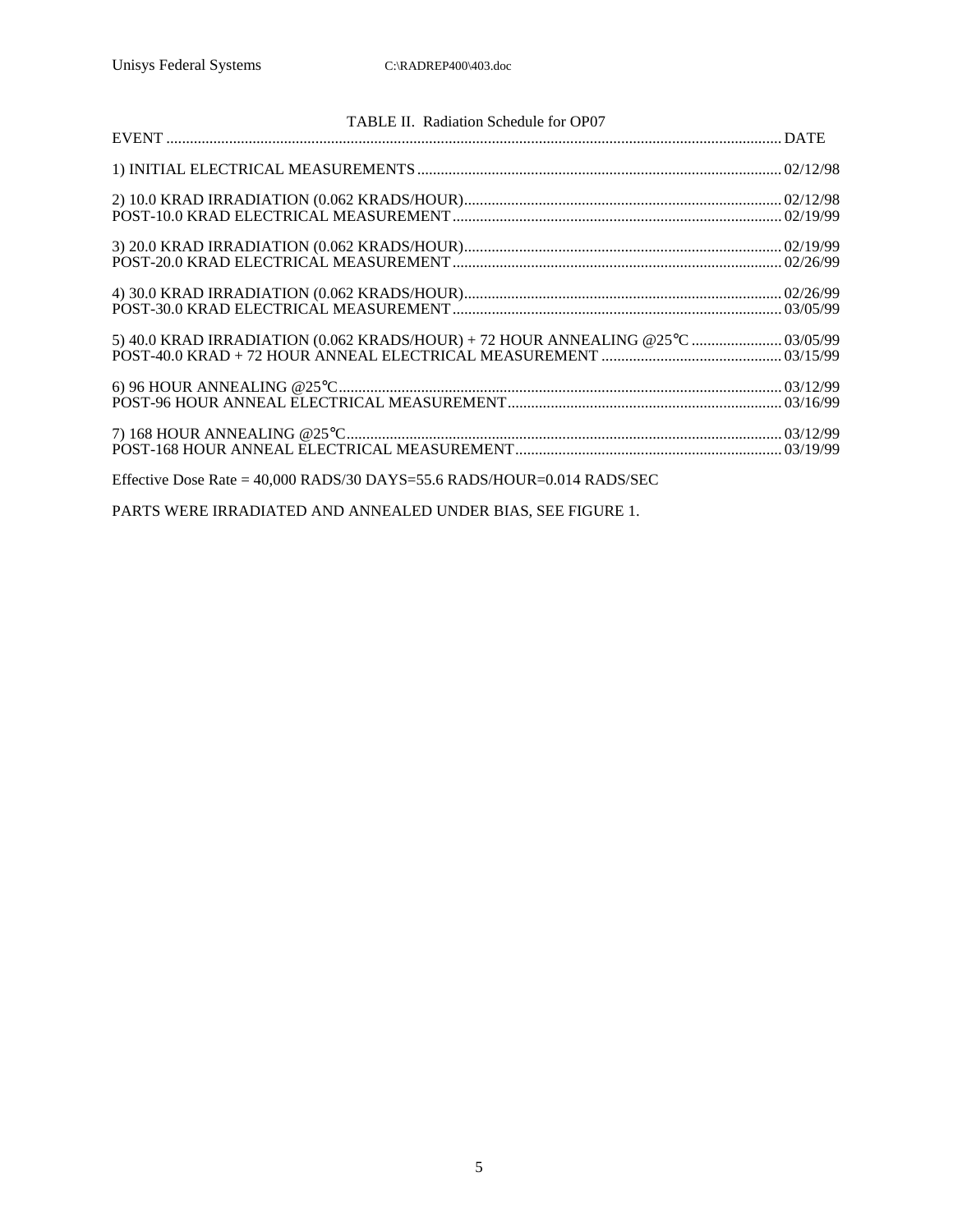| <b>Test</b>             |                   |                                                                               | Spec.      | Lim.       |
|-------------------------|-------------------|-------------------------------------------------------------------------------|------------|------------|
| #                       | <b>Parameter</b>  | <b>Units Test Conditions</b>                                                  | min        | max        |
| 1                       | $+$ Icc           | $mA$  + $V_S$ = +15V, $V_O$ = 0V                                              | 0.0        | 4.0        |
| $\overline{2}$          | -Icc              | $mA$ -V <sub>s</sub> = -15V, V <sub>o</sub> = 0V                              | $-4.0$     | 0.0        |
| 3                       | <b>Power Diss</b> | $mW V_{CC} = \pm 15V, V_0 = 0V$                                               |            | <b>120</b> |
| $\overline{\mathbf{4}}$ | <b>VOS</b>        | $\mu V V_{CM} = 0V$                                                           | $-25$      | 25         |
| 5                       | P IIB             | $nA$ $V_{CM} = 0V$                                                            | $-2.0$     | 2.0        |
| 6                       | N IIB             | $nA$ $V_{CM} = 0V$                                                            | $-2.0$     | 2.0        |
| $\overline{7}$          | <b>HOS</b>        | $nA$ $V_{CM} = 0V$                                                            | $-2.0$     | 2.0        |
| 8                       | <b>CMRR</b>       | $dB V_{CM} = \pm 13V$                                                         | <b>110</b> |            |
| 9                       | <b>PSRR</b>       | $\text{dB}$ +V <sub>CC</sub> = ±3V to ±18V, $\pm$ V <sub>CC</sub> = $\pm$ 15V | <b>100</b> |            |
| 10                      | P_VOUT_10k        | $V R_L = 10k\Omega$                                                           | 12.5       |            |
| 11                      | N VOUT 10k        | $V R_L = 10k\Omega$                                                           |            | $-12.5$    |
| 12                      | P VOUT_2k         | $V R_L = 2k\Omega$                                                            | 12.0       |            |
| 13                      | N_VOUT_2k         | $V R_L = 2k\Omega$                                                            |            | $-12.0$    |
| 14                      | $P_{A}OL_2k$      | $V/mV$   $R_L = 2k\Omega$ , $V_O = +10V$                                      | 300        |            |
| 15                      | $N_AOL_2k$        | $V/mV$ $R_L = 2k\Omega$ , $V_O = -10V$                                        | 300        |            |
| 16                      | <b>P_AOL_600</b>  | V/mV  $R_L$ = 600Ω, V <sub>O</sub> = +10V                                     | 150        |            |
| 17                      | <b>N_AOL_600</b>  | $V/mV$   $R_L$ = 600Ω, V <sub>O</sub> = -10V                                  | 150        |            |
| 18                      | <b>Slew Rate</b>  | $V/\mu s$ $C_L = 50pF$ , $R_L = 2k\Omega$                                     | 0.100      |            |

## Table III. Electrical Characteristics of OP07 /1

Notes:

1/ These are the manufacturer's non-irradiated data sheet specification limits. The manufacturer provided no postirradiation limits at the time the tests were performed.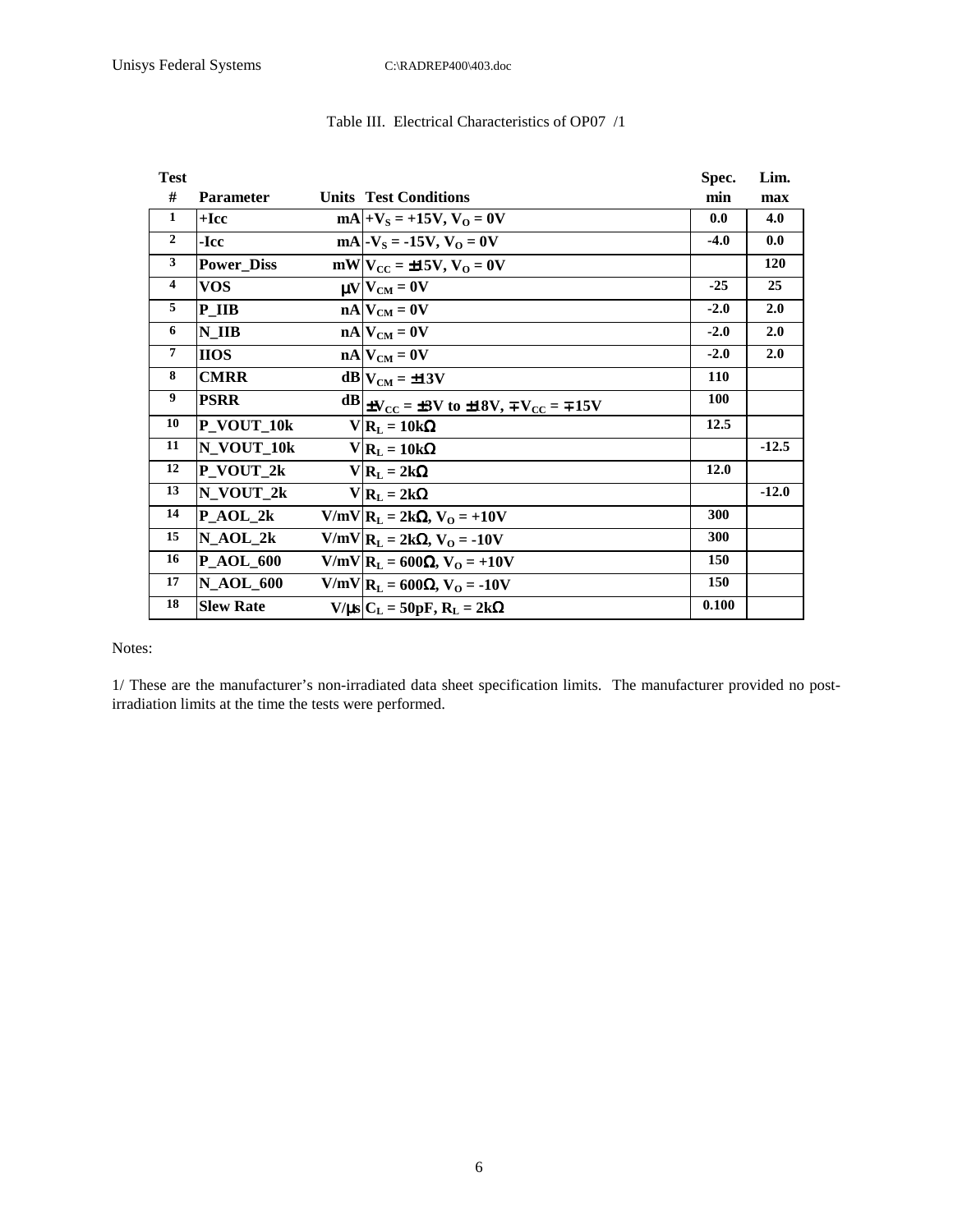# **TABLE IV: Summary of Electrical Measurements after Total Dose Exposures and Annealing for OP0**

|                  |                    |                |        |                 |         |                | <b>Total Dose Exposure (kRads Si)</b> |                |         |                   |         |                  |         |                | <b>Annealing</b> |                      |         |                |  |
|------------------|--------------------|----------------|--------|-----------------|---------|----------------|---------------------------------------|----------------|---------|-------------------|---------|------------------|---------|----------------|------------------|----------------------|---------|----------------|--|
|                  |                    |                |        |                 |         | <b>Initial</b> | 10.0<br>20.0                          |                | 30.0    | $40.0 + 72$ hours |         |                  |         |                | 168 hours        |                      |         |                |  |
| <b>Test</b>      |                    |                |        | Spec. Lim. $/2$ |         |                |                                       |                |         |                   |         |                  |         | Ann. $@25°C$   |                  | @25 $\rm{^{\circ}C}$ |         | @25°C          |  |
| #                | <b>Parameters</b>  | Units min      |        | max             | mean    | sd             | mean                                  | sd             | mean    | sd                | mean    | sd               | mean    | sd             | mean             | sd                   | mean    | sd             |  |
| 1                | $+$ Icc            | m <sub>A</sub> | 0.0    | 4.0             | 2.3     | 0.1            | 2.3                                   | 0.1            | 2.2     | 0.1               | 2.2     | 0.1              | 2.1     | 0.1            | 2.1              | 0.1                  | 2.1     | 0.1            |  |
| $\boldsymbol{2}$ | -Icc               | m <sub>A</sub> | $-4.0$ | 0.0             | $-2.3$  | 0.1            | $-2.3$                                | 0.1            | 2.2     | 0.1               | $-2.2$  | 0.1              | $-2.1$  | 0.1            | $-2.1$           | 0.1                  | $-2.1$  | 0.1            |  |
| 3                | <b>Power Diss</b>  | mW             |        | 120             | 35      | $\overline{2}$ | 34                                    | $\overline{2}$ | 33      | $\overline{2}$    | 33      | $\overline{2}$   | 32      | $\overline{2}$ | 32               | $\overline{2}$       | 32      | $\overline{2}$ |  |
| 4                | <b>VOS</b>         | mV             | $-25$  | 25              | 3.8     | 10.1           | 2.5                                   | 11.8           | 13.2    | 12.3              | 31.3    | 13.2             | 172     | 128            | 108              | 63                   | 85.3    | 48             |  |
| 5                | P IIB              | nA             | $-2.0$ | 2.0             | 0.3     | 0.3            | 1.7                                   | 0.4            | 6.1     | 1.1               | 10.1    | 1.3              | 11.8    | 2.0            | 8.0              | 3.3                  | 7.9     | 1.3            |  |
| 6                | $N$ <sub>IIB</sub> | nA             | $-2.0$ | 2.0             | $-0.4$  | 0.5            | 0.9                                   | 0.7            | 5.4     | 1.2               | 9.6     | 1.2              | 11.3    | 2.0            | 7.6              | 3.7                  | 7.7     | 1.3            |  |
| 7                | <b>IIOS</b>        | nA             | $-2.0$ | 2.0             | 0.7     | 0.2            | 0.6                                   | 0.3            | 0.7     | 0.3               | 0.6     | 0.2              | 0.4     | 0.2            | 0.4              | 0.5                  | 0.2     | 0.3            |  |
| 8                | <b>CMRR</b>        | $\mathbf{dB}$  | 110    |                 | 125     | $\overline{2}$ | 118                                   | $\overline{2}$ | 113     | $\overline{2}$    | 108     | $\overline{2}$   | 83      | 24             | 97               | 15                   | 97      | 11             |  |
| 9                | <b>PSRR</b>        | $\mathbf{dB}$  | 100    |                 | 112     | $\mathbf{1}$   | 114                                   | $\mathbf{1}$   | 117     | $\overline{3}$    | 125     | 8                | 118     | 13             | 120              | 8                    | 116     | 6              |  |
| 10               | P_VOUT_10k         | V              | 12.5   |                 | 14.2    | $\bf{0}$       | 14.2                                  | $\bf{0}$       | 14.2    | $\mathbf{0}$      | 14.2    | $\boldsymbol{0}$ | 14.2    | $\mathbf{0}$   | 14.2             | $\mathbf{0}$         | 14.2    | $\mathbf{0}$   |  |
| 11               | N VOUT 10k         | $\mathbf{V}$   |        | $-12.5$         | $-13.1$ | $\bf{0}$       | $-13.1$                               | $\bf{0}$       | $-13.1$ | $\mathbf{0}$      | $-13.1$ | $\bf{0}$         | $-13.1$ | $\mathbf{0}$   | $-13.1$          | $\boldsymbol{0}$     | $-13.1$ | $\bf{0}$       |  |
| 12               | P VOUT 2k          | v              | 12.0   |                 | 13.8    | $\bf{0}$       | 13.8                                  | $\bf{0}$       | 13.8    | $\mathbf{0}$      | 13.7    | $\bf{0}$         | 13.7    | $\bf{0}$       | 13.7             | $\mathbf{0}$         | 13.8    | $\bf{0}$       |  |
| 13               | N VOUT 2k          | $\mathbf{V}$   |        | $-12.0$         | $-12.8$ | $\mathbf{0}$   | $-12.9$                               | $\mathbf{0}$   | $-12.8$ | 0                 | $-12.8$ | $\mathbf 0$      | $-12.8$ | $\mathbf{0}$   | $-12.8$          | $\mathbf{0}$         | $-12.8$ | $\mathbf{0}$   |  |
| 14               | $P_{A}OL_{2k}$     | V/mV           | 300    |                 | 1169    | 222            | 2140                                  | 5083           | 629     | 329               | 453     | 140              | 228     | 152            | 718              | 2001                 | 264     | 118            |  |
| 15               | N AOL 2k           | V/mV           | 300    |                 | 367     | 23             | 323                                   | 21             | 278     | 17                | 243     | 16               | 147     | 79             | 171              | 68                   | 171     | 56             |  |
| 16               | <b>P_AOL_600</b>   | V/mV           | 150    |                 |         | 174679 203905  | 11356                                 | 2641           | 6042    | 3709              | 3638    | 963              | 1677    | 1187           | 2016             | 1078                 | 2052    | 1057           |  |
| 17               | <b>N AOL 600</b>   | V/mV           | 150    |                 | 1552    | 37             | 1225                                  | 49             | 958     | 63                | 774     | 58               | 443     | 263            | 487              | 239                  | 538     | 201            |  |
| 18               | <b>Slew Rate</b>   | V/ms           | 0.100  |                 | 0.181   | 0.009          | 0.160                                 | 0.009          | 0.144   | 0.009             | 0.134   | 0.009            | 0.093   | 0.033          | 0.104            | 0.028                | 0.107   | 0.026          |  |

Notes:

1/ The mean and standard deviation values were calculated over the eighteen parts irradiated in this testing. The control samples remained constant throughout throughout throughout testing and standard throughout throughou are not included in this table.

2/ These are manufacturer's pre-irradiation data sheet specification limits. No post-irradiation limits were provided by the manufacturer at the time the te

3/ No electrical measurements could be made immediately after the 40kRad exposure due to problems with the ATE. The parts were kept under bias and for 72 hours before being measured.

## **Radiation sensitive parameters: VOS, P\_IIB, N\_IIB, CMRR, P\_AOL\_2k, N\_AOL\_2k, Slew Rate.**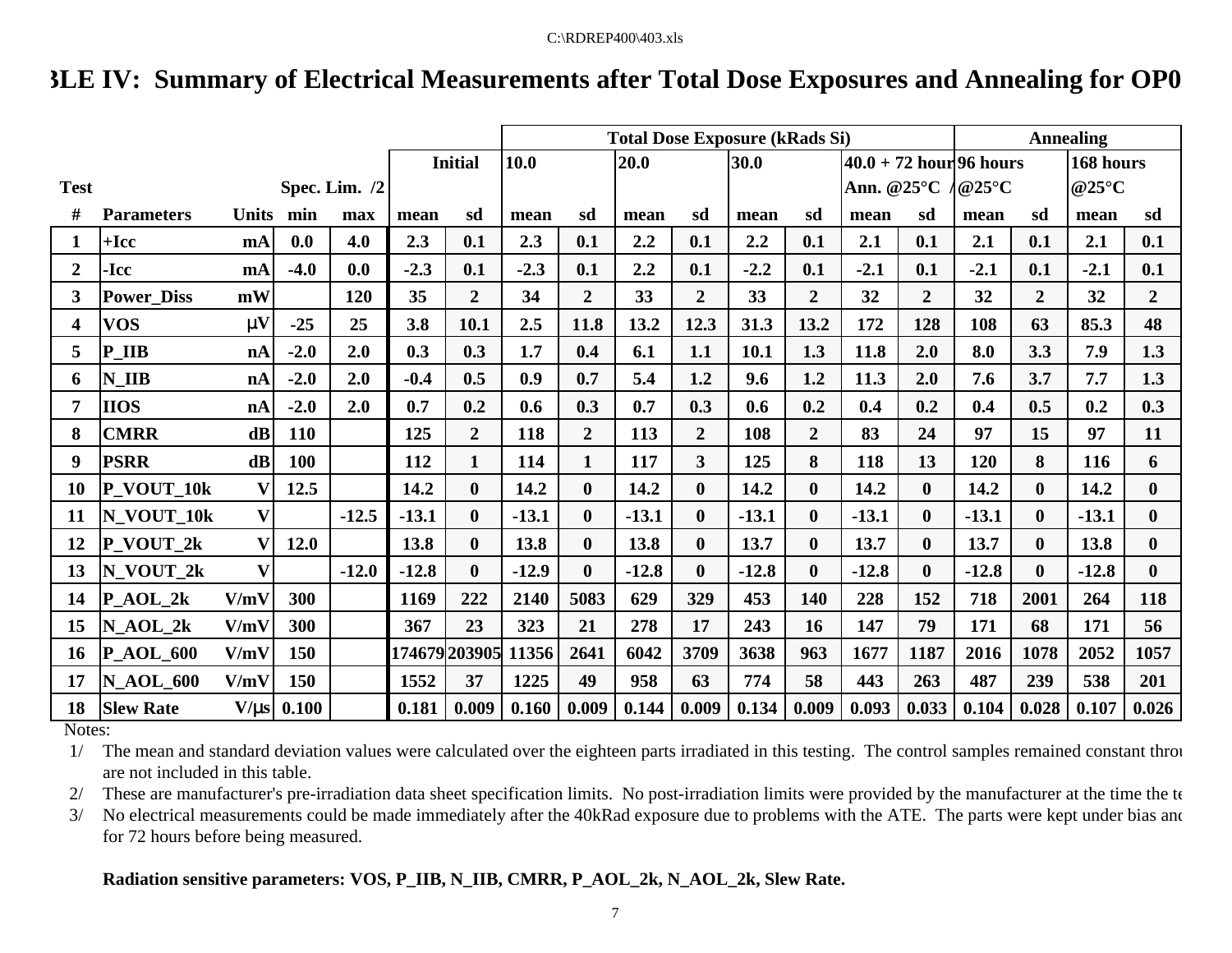## **Appendix 1**

The following is the transcript of the email to Jim Dafnis, Code 303, describing the final results and recommendation for OP07 LDC9724A.

Jim,

We're summarizing below the TID radiation testing performed on OP-07 LDC9724A for the GOES project to determine the suitability of these parts from a TID aspect. The recommendation that you asked for this morning on these parts is provided at the bottom.

Kusum and Scott

#### **Background:**

We tested 4 parts of LDC 9724A in Nov 98 at 0.14R/s. One part in this lot showed significant degradation in the Vos test parameter at 40kRads. The readings were 3148µV with a spec limit of 25µV. The other three parts were within +/-10% of the spec limit at 40kRads.

We also tested 4 parts of this LDC at 0.58R/s. At 50kRads, the parts showed significant degradation in Vos. The mean was 370µV but there was no outlier. Note that the rate of degradation was dramatically higher than at the lower dose rate of 0.14R/s. Also note that the parts showed significant recovery on annealing at room temp after the final exposure. See PPM-99-001 for more details.

We had also tested 8 parts of LDC 9723B in May 98 at 0.33R/s. One part showed significant degradation in the Vos test parameter with a reading of 3249µV at 40kRads. The readings for the other 7 parts were within +/-60µV with a spec limit of 25uV. See PPM-98-011 for more details.

The results above raised the issue as to how significant the outlier problem was for the LDC9724A parts, of which many have been used in the GOES project. There was also a question regarding whether the outlier issue would couple with the Extremely Low Dose Rate Effect (ELDR) and make the problem worse in the space environment where the dose rate may be smaller by a factor of 10-100.

A test plan was designed to test a larger sample size of OP-07 parts from LDC9724A at a dose rate of about 0.004R/s. It was determined that these parts would be tested to 40kRads only, to see how significant the outlier problem is in this test group at the lower dose rate. The 40kRad level was chosen because the project determined that the radiation exposure at the part level was going to be less than 17kRads thereby giving an RDM of  $>2$  at 40kRads. Although a RDM of 5 would have been better, that would have taken too long to resolve this issue at this dose rate.

### **New/Recent Test Results:**

The testing of the 18 parts up to 40kRads was finished 2 days ago and the Vos results are summarized below.

All parts stayed within the specification limit of 25µV up to 10kRads. At 20kRads, all parts except 2 stayed within the specification limit. Only 2 parts marginally exceeded the limit with readings of 29.6 and 26.8µV.

After 30kRads, 8 parts exceeded (10 parts stayed within) the Vos spec limit with readings in the range of 25.7 to 45.7µV.

After 40kRads, 13 parts exceeded (5 stayed within) the Vos spec limit with readings in the range of 25 to 59µV.

See the attached figure for a graphical representation of the Vos degradation with increasing TID exposure up to 40kRads.